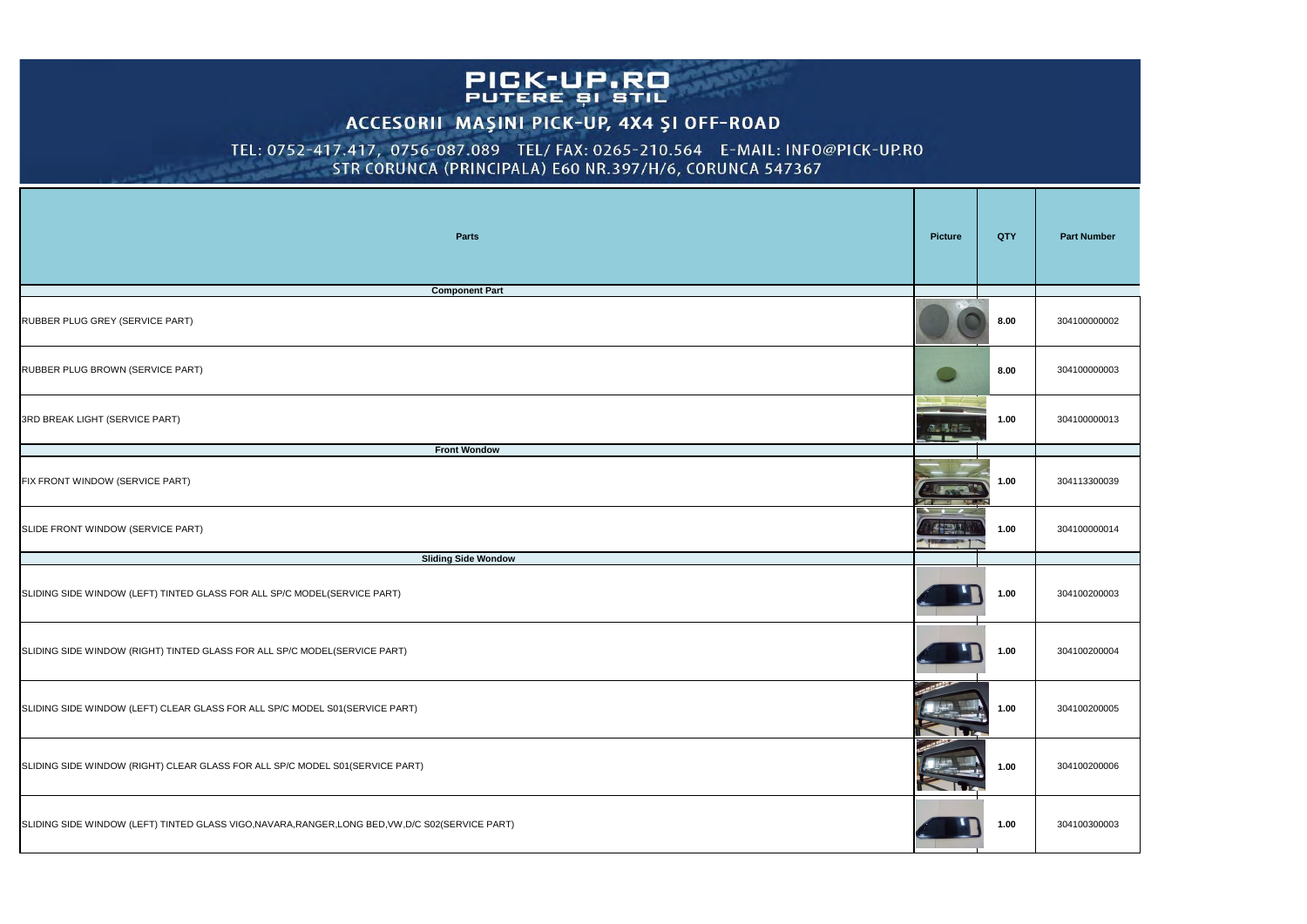| <b>Parts</b>                    | <b>Picture</b>     | <b>QTY</b> | <b>Part Number</b> |
|---------------------------------|--------------------|------------|--------------------|
| onent Part                      |                    |            |                    |
| <b>SERVICE PART)</b>            |                    | 1.00       | 304100300004       |
|                                 |                    | 1.00       | 304100300005       |
|                                 |                    | 1.00       | 304100300006       |
| <b>RVICE PART)</b>              | 地理学<br><u>Size</u> | 1.00       | 304100300007       |
| <b>SERVICE PART)</b>            | <b>PARTIES</b>     | 1.00       | 304100300008       |
|                                 |                    | 1.00       | 304100300009       |
|                                 | 地理工程               | 1.00       | 304100300010       |
| <b>Side Window</b>              |                    |            |                    |
| (T), L&R                        |                    | 1.00       | 304113200035       |
| T),                             |                    | 1.00       | 304113200040       |
| :T),                            | $\rightarrow$      | 1.00       | 304113200042       |
| W, D/C (S02)(SERVICE PART), L&R |                    | 1.00       | 304130300042       |
| W, D/C (S02)(SERVICE PART),     |                    | 1.00       | 304138300045       |

SLIDING SIDE WINDOW (LEFT) CLEAR GLASS DMAX,CURVE D/C ,S03 (SERVICE PART) **1.00** 304100300009

SLIDING SIDE WINDOW (RIGHT) CLEAR GLASS VIGO,NAVARA,RANGER,LONG BED,VW,D/C S02(SERVICE PART)

SLIDING SIDE WINDOW (LEFT) CLEAR GLASS VIGO,NAVARA,RANGER,LONG BED,VW, D/C S02(SERVICE PART)

SLIDING SIDE WINDOW (RIGHT) TINTED GLASS DMAX , CURVE D/C, S03 (SERVICE PART)

SLIDING SIDE WINDOW (LEFT) TINTED GLASS DMAX,CURVE D/C, S03 (SERVICE PART)

SLIDING SIDE WINDOW (RIGHT) TINTED GLASS VIGO, NAVARA,RANGER,LONG BED,VW,D/C S02(SERVICE PART)

**Pop Up Side Window**

SLIDING SIDE WINDOW (RIGHT) CLEAR GLASS DMAX CURVE D/C ,S03 (SERVICE PART)

L POP UP SIDE WINDOW TINTED GLASS WITHOUT HANDLE VIGO NAVARA RANGER LONG BED VW ,D/C (S02)(SERVICE PART),

POP UP SIDE WINDOW TINTED GLASS WITH FIVE HANDLES VIGO NAVARA RANGER LONG BED VW ,D/C (S02)(SERVICE PART), L&R **1.00** 304130300042

R POP UP SIDE WINDOW TINTED GLASS WITHOUT HANDLE ALL SP/C MODEL (S01)(SERVICE PART),

L POP UP SIDE WINDOW TINTED GLASS WITHOUT HANDLE ALL SP/C MODEL (S01)(SERVICE PART),

POP UP SIDE WINDOW TINTED GLASS WITH FIVE HANDLES ALL SP/C MODEL (S01)(SERVICE PART), L&R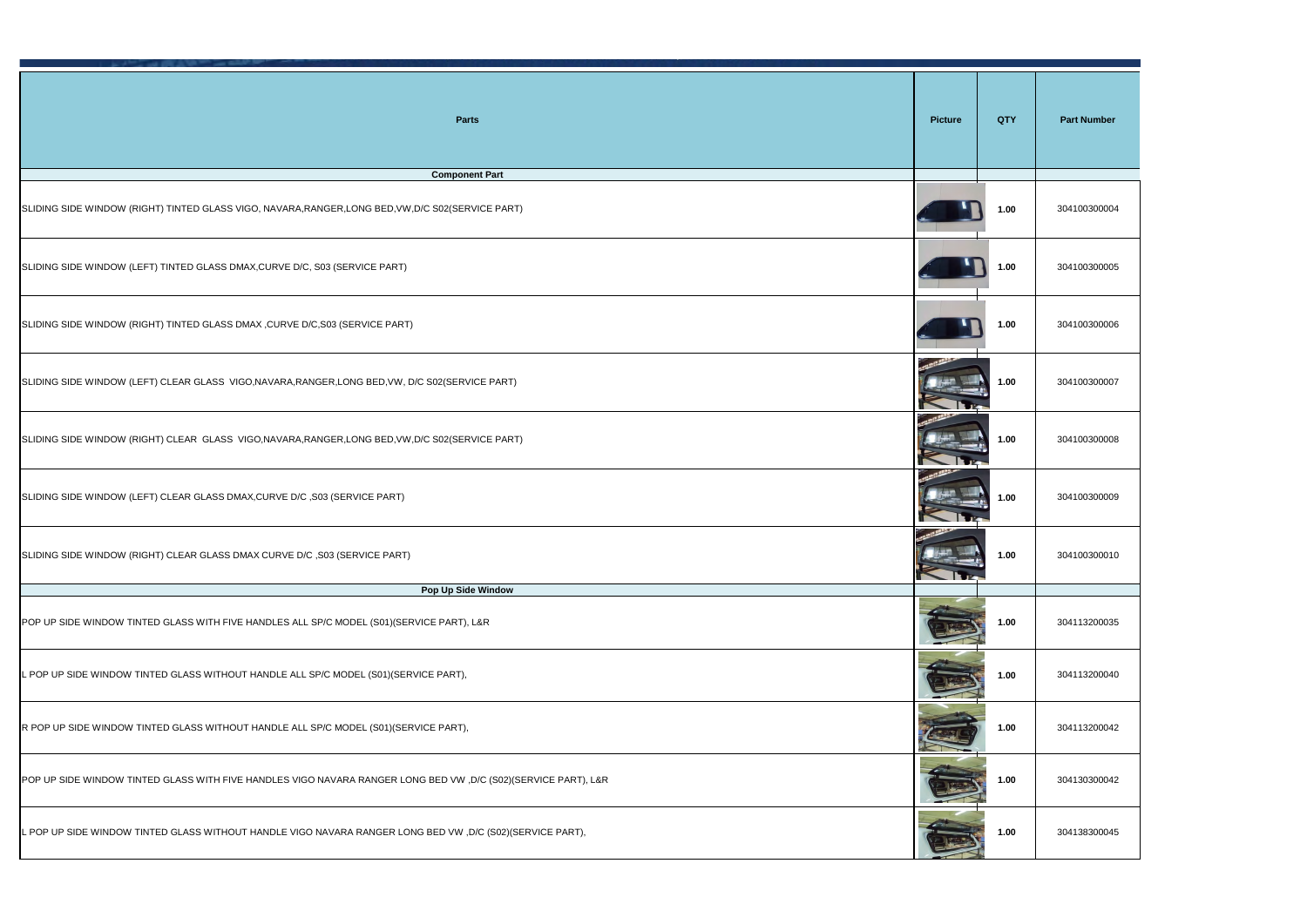| <b>Parts</b>                  | <b>Picture</b> | <b>QTY</b> | <b>Part Number</b> |
|-------------------------------|----------------|------------|--------------------|
| onent Part                    |                |            |                    |
| W , D/C (S02) (SERVICE PART), |                | 1.00       | 304138300047       |
| (RT)                          |                | 1.00       | 304113300042       |
| <b>ART)</b>                   |                | 1.00       | 304113300035       |
| ART)                          |                | 1.00       | 304113300036       |

R POP UP SIDE WINDOW TINTED GLASS WITHOUT HANDLE VIGO NAVARA RANGER LONG BED VW ,D/C (S02)(SERVICE PART),

POP UP SIDE WINDOW TINTED GLASS WITH FIVE HANDLES DMAX CURVE D/C ,(S03)(SERVICE PART)

L POP UP SIDE WINDOW TINTED GLASS WITHOUT HANDLES DMAX CURVE D/C,(S03)(SERVICE PART)

R POP UP SIDE WINDOW TINTED GLASS WITHOUT HANDLE DMAX CURVE D/C ,(S03)(SERVICE PART)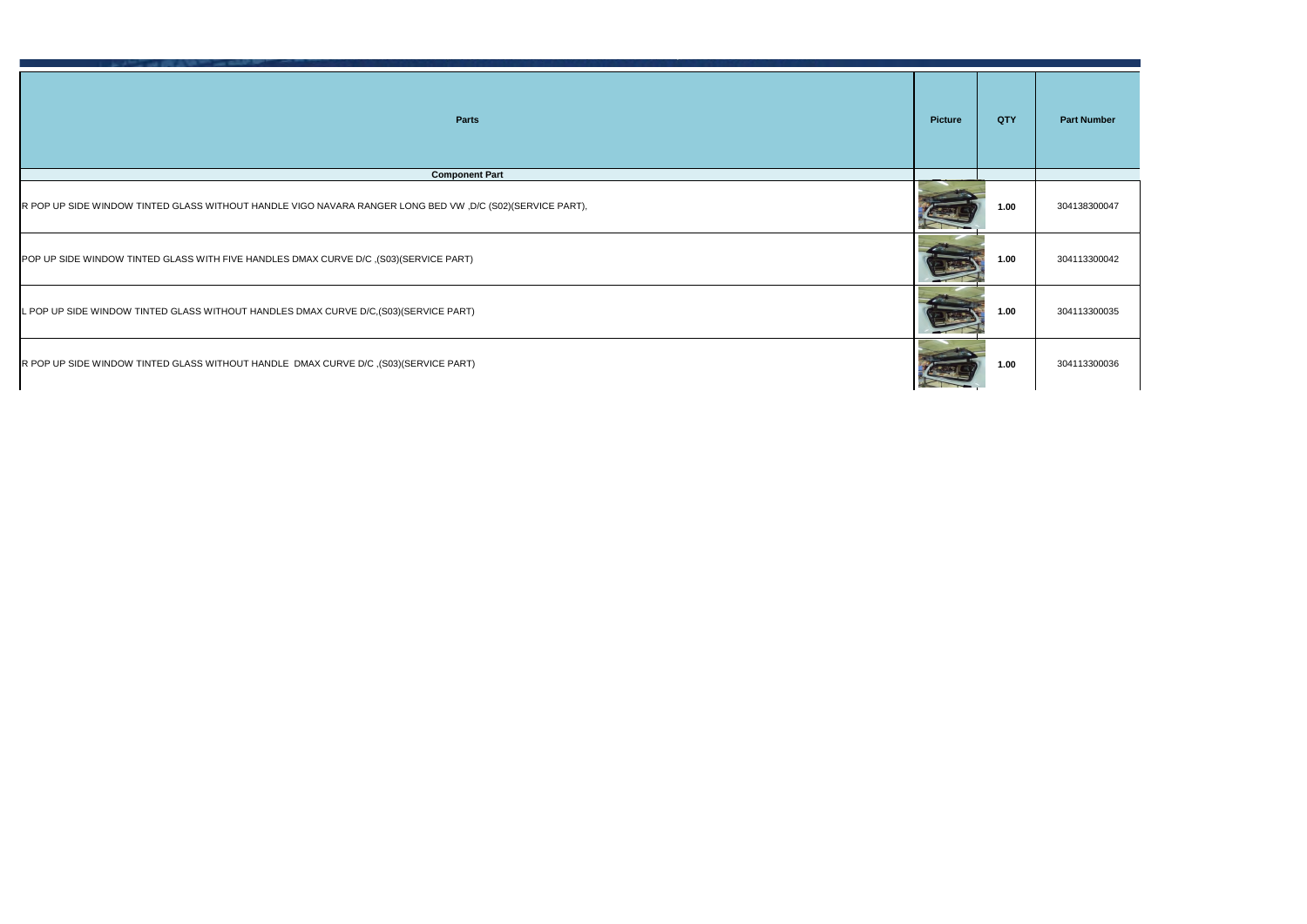| <b>Parts</b>                                 | <b>Picture</b>                                           | <b>QTY</b> | <b>Part Number</b> |
|----------------------------------------------|----------------------------------------------------------|------------|--------------------|
| <b>Component Part</b><br>Pop Out Side Window |                                                          |            |                    |
| 02)(SERVICE PART),                           |                                                          | 1.00       | 304131300004       |
| S02)(SERVICE PART),                          |                                                          | 1.00       | 304131300005       |
|                                              |                                                          | 1.00       | 304120300111       |
|                                              |                                                          | 1.00       | 304120300112       |
| 02)(SERVICE PART),                           |                                                          | 1.00       | 304148300035       |
| 602) (SERVICE PART),                         |                                                          | 1.00       | 304148300034       |
|                                              |                                                          | 10.00      | 304100000046       |
|                                              |                                                          | 1.00       | 304100000011       |
| <b>Back Hatch</b>                            |                                                          |            |                    |
|                                              | $= - \frac{1}{2} \frac{1}{2} \left( \frac{1}{2} \right)$ | 1.00       | 304113300083       |
|                                              | $\frac{1}{2}$                                            | 1.00       | 304120300066       |
|                                              | $\frac{1}{2}$                                            | 1.00       | 304130300063       |
|                                              | $\mathbb{Z}$                                             | 1.00       | 304138300085       |

POP OUT SIDE WINDOW TINTED GLASS VW, VIGO, LONG BED D/C (LEFT-S0

POP OUT SIDE WINDOW TINTED GLASS VW, VIGO, LONG BED D/C (RIGHT-S

POP OUT SIDE WINDOW TINTED GLASS DMAX D/C (LEFT-S03)(SERVICE),

POP OUT SIDE WINDOW TINTED GLASS DMAX D/C (RIGHT-S03)(SERVICE),

POP OUT SIDE WINDOW CLEAR GLASS VW, VIGO, LONG BED D/C (LEFT-S02

POP OUT SIDE WINDOW CLEAR GLASS VW, VIGO, LONG BED D/C (RIGHT-SO

KNOB SCREWS (M5 x L10 mm.)(POP OUT WINDOW)(SERVICE PART),

POP OUT SIDE WINDOW PUSH LATCH FOR ALL MODEL (SERVICE PART)

**END ALUMINIUM SET ISUZU D-MAX (SERVICE PART),** 

**END ALUMINIUM SET TRITON CURVE-LONG BED (SERVICE PART),** 

**END ALUMINIUM SET TOYOTA VIGO (SERVICE PART),** 

**END ALUMINIUM SET FORD RANGER (SERVICE PART),**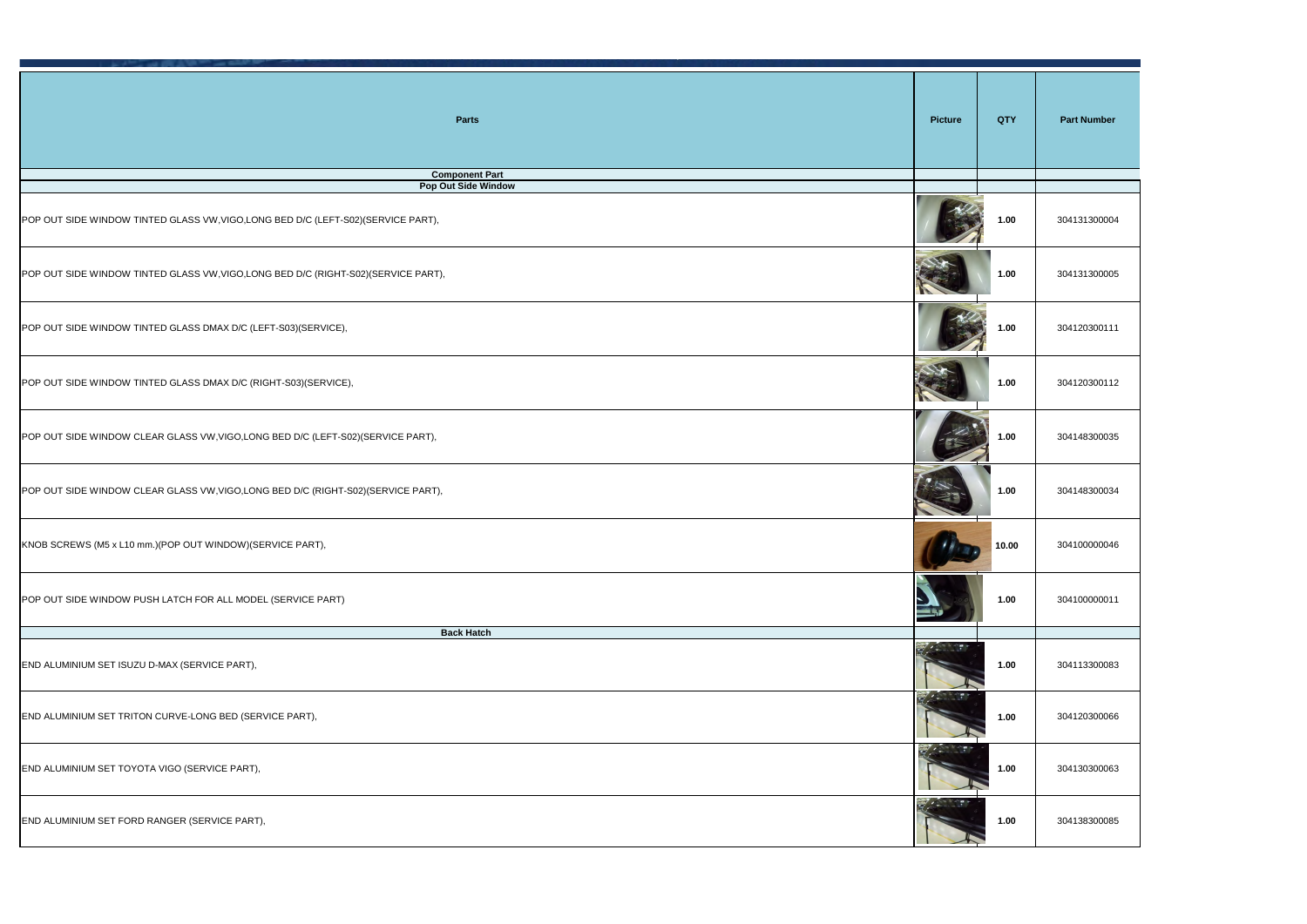| <b>Parts</b>                                      | <b>Picture</b>                                                                                    | <b>QTY</b> | <b>Part Number</b> |
|---------------------------------------------------|---------------------------------------------------------------------------------------------------|------------|--------------------|
| onent Part                                        |                                                                                                   |            |                    |
|                                                   | $\frac{1}{\sqrt{2}} = \frac{1}{2} \frac{1}{2} \sum_{i=1}^{n} \frac{1}{i} \frac{1}{i} \frac{1}{i}$ | 1.00       | 304121300054       |
|                                                   | $= -\pi r$                                                                                        | 1.00       | 304131300001       |
|                                                   |                                                                                                   | 1.00       | 304113300214       |
|                                                   |                                                                                                   | 1.00       | 304113300215       |
|                                                   |                                                                                                   | 1.00       | 304113300216       |
|                                                   |                                                                                                   | 1.00       | 304113300217       |
|                                                   |                                                                                                   | 1.00       | 304113300218       |
|                                                   |                                                                                                   | 1.00       | 304113300219       |
| ASS_COMPLETE (SET) WITH DEFROSTER (SERVICE PART), |                                                                                                   | 1.00       | 304113300038       |
| (SERVICE PART),                                   |                                                                                                   | 1.00       | 304120300027       |
|                                                   |                                                                                                   | 1.00       | 304100000015       |
|                                                   |                                                                                                   | 1.00       | 304100000016       |
| SP/C (NEW CURVE)(SERVICE PART),                   |                                                                                                   | $1.00$     | 304113200047       |

**Component Part END ALUMINIUM SET NISSAN NAVARA (SERVICE PART), END ALUMINIUM SET VOLKSWAGEN AMAROK (SERVICE PART),** R END CAP WITH CLUE (SERVICE PART) L END CAP WITH SCREW (SERVICE PART) R END CAP M01-SD-07 (SERVICE PART) L END CAP M01-SD-07 (SERVICE PART) END RUBBER FOR REAR DOOR M06-SD-09,ALL MODEL(SERVICE PART) **HINGE SET FOR ALL MODEL (SERVICE PART)** REAR WINDOW NEW CURVE ISUZU D-MAX D/C\_SP/C\_TOYOTA DC\_SPC\_VW AMAROK TINTED GLASS\_COMPLETE (SET) WITH DEFROSTER (SERVICE P/ REAR WINDOW WITH DEFROSTER TINTED GLASS COMPLETE LOCK SET LONG BED\_CURVE D/C (SERVICE PART), REAR WINDOW WITH DEFROSTER TINTED GLASS + COMPLETE LOCK SET (FORD RANGER) R02 REAR WINDOW WITH DEFROSTER TINTED GLASS + COMPLETE LOCK SET (NAVARA), B05 REAR WINDOW WITH DEFROSTER CLEAR GLASS COMPLETE LOCK SET D-MAX,TOYOTA,VW D/C-SP/C (NEW CURVE)(SERVICE PART),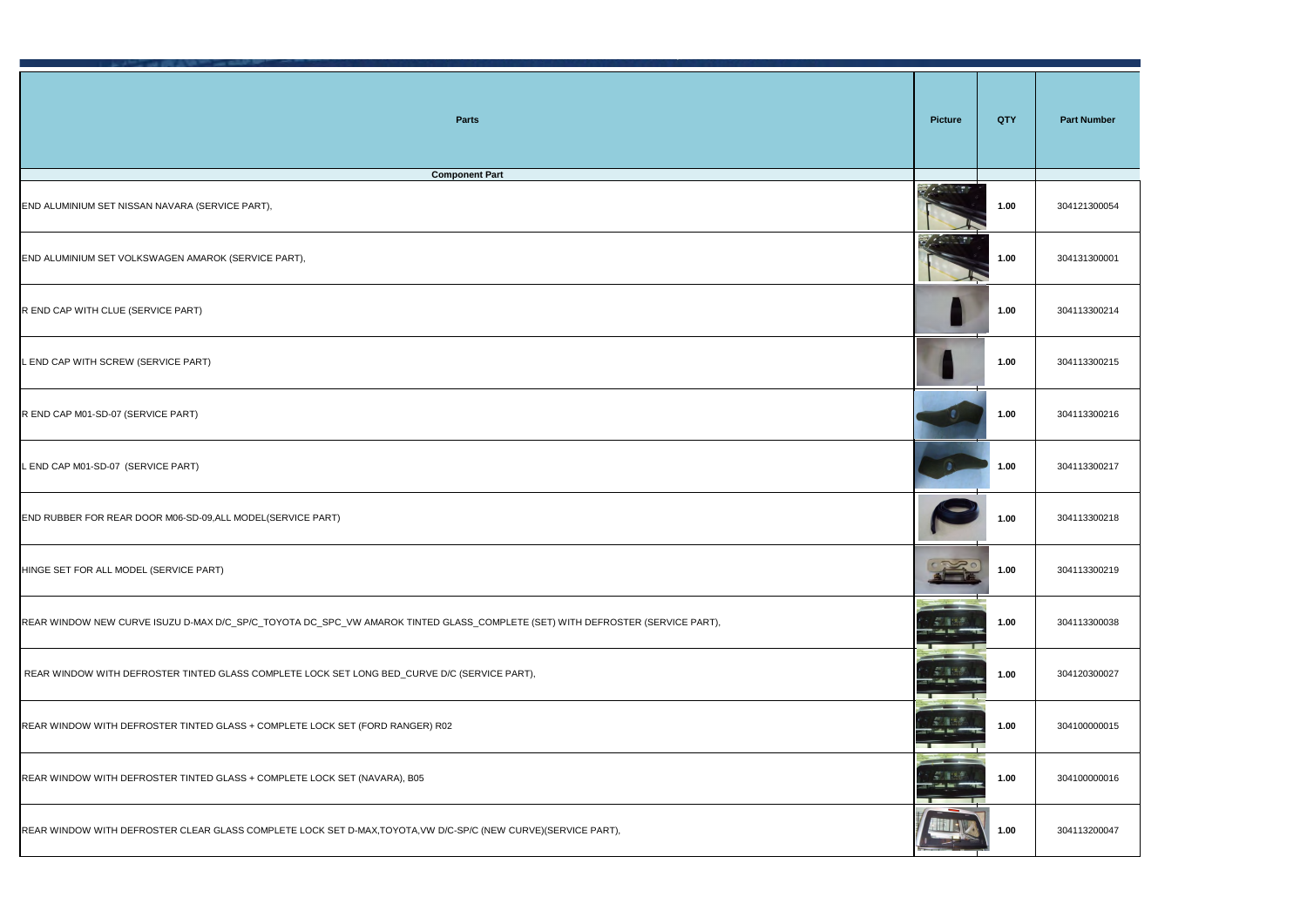| <b>Parts</b>              | <b>Picture</b> | <b>QTY</b> | <b>Part Number</b> |
|---------------------------|----------------|------------|--------------------|
| onent Part                |                |            |                    |
| NG BED D/C (SERVICE PART) |                | 1.00       | 304120300078       |
| C (SERVICE PART),         |                | 1.00       | 304110000001       |
| <b>JICE PART)</b>         |                | 1.00       | 304121300029       |

REAR WINDOW WITH DEFROSTER CLEAR GLASS COMPLETE LOCK SET MITSUBISHI CURVE, LONG BED D/C (SERVICE PART)

REAR WINDOW WITH DEFROSTER CLEAR GLASS COMPLETE LOCK SET FORD RANGER D/C-SP/C (SERVICE PART),

REAR WINDOW WITH DEFROSTER CLEAR GLASS COMPLETE LOCK SET NAVARA D/C-SP/C (SERVICE PART)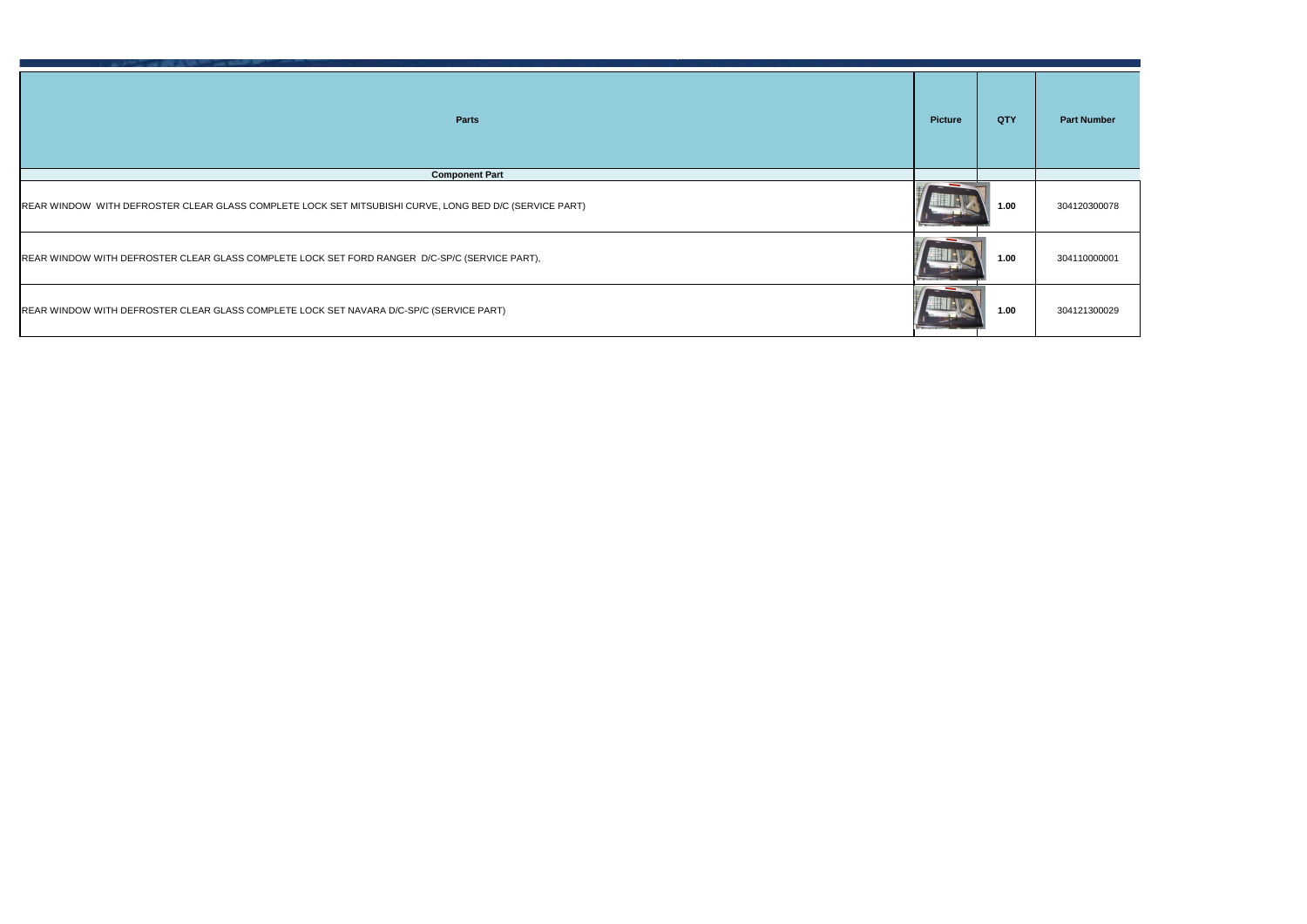| <b>Parts</b>                                     | <b>Picture</b> | <b>QTY</b> | <b>Part Number</b> |
|--------------------------------------------------|----------------|------------|--------------------|
| onent Part                                       |                |            |                    |
| :-SP/C,(NEW CURVE) (SERVICE PART)                |                | 1.00       | 304113300037       |
| OUT DEFROSTER)(SERVICE PART),                    |                | 1.00       | 304120300028       |
| SERVICE),                                        |                | 1.00       | 304110300014       |
| SERVICE PART)                                    |                | 1.00       | 304100000017       |
| SS_COMPLETE SET_WITHOUT DEFROSTER (SERVICE PART) |                | 1.00       | 304113200046       |
| BED_CURVE D/C (SERVICE PART),                    |                | 1.00       | 304120300117       |
| SERVICE PART),                                   |                | 1.00       | 304110000002       |
| <b>ERVICE PART),</b>                             |                | 1.00       | 304121000001       |
|                                                  |                | $1.00$     | 304100000040       |
|                                                  |                | 1.00       | 304100000042       |
|                                                  |                | 1.00       | 304121300103       |
|                                                  | ENE SIGN       | 1.00       | 304121300104       |
|                                                  |                | 1.00       | 304100000041       |

REAR WINDOW WITHOUT DEFROSTER TINTED GLASS COMPLETE LOCK SET VIGO,DMAX,VW D/C-SP/C,(NEW CURVE) (SERVICE PART)

REAR WINDOW MITSUBISHI TRITON L200 D/C - LONG BED (TINTED GLASS-COMPLETE SET-WITHOUT DEFROSTER)(SERVICE PART),

REAR WINDOW WITHOUT DEFROSTER TINTED GLASS + COMPLETE LOCK SET (FORD RANGER)(SERVICE),

REAR WINDOW WITHOUT DEFROSTER TINTED GLASS COMPLETE LOCK SET NAVARA D/C-SP/C (SERVICE PART)

REAR WINDOW NEW CURVE ISUZU D-MAX DC\_SPC\_TOYOTA DC\_SPC\_VW AMAROK CLEAR GLASS\_COMPLETE SET\_WITHOUT DEFROSTER (SERVICE

REAR WINDOW WITHOUT DEFROSTER CLEAR GLASS COMPLETE LOCK SET MITSUBISHI LONG BED\_CURVE D/C (SERVICE PART),

REAR WINDOW WITHOUT DEFROSTER CLEAR GLASS COMPLETE LOCK SET RANGER D/C-SP/C (SERVICE PART),

REAR WINDOW WITHOUT DEFROSTER CLEAR GLASS COMPLETE LOCK SET NAVARA D/C-SP/C(SERVICE PART),

REAR WINDOW WITH DEFROSTER (NAVARA) (SERVICE PART),

REAR WINDOW WITHOUT DEFROSTER (NAVARA) (SERVICE PART),

REAR WINDOW NAVARA TINTED GLASS WITH DEFROSTER NO LOCK SET (SERVICE PART),

REAR WINDOW NAVARA TINTED GLASS WITHOUT DEFROSTER NO LOCK SET (SERVICE PART),

REAR WINDOW WITH DEFROSTER (RANGER/BT-50) (SERVICE PART),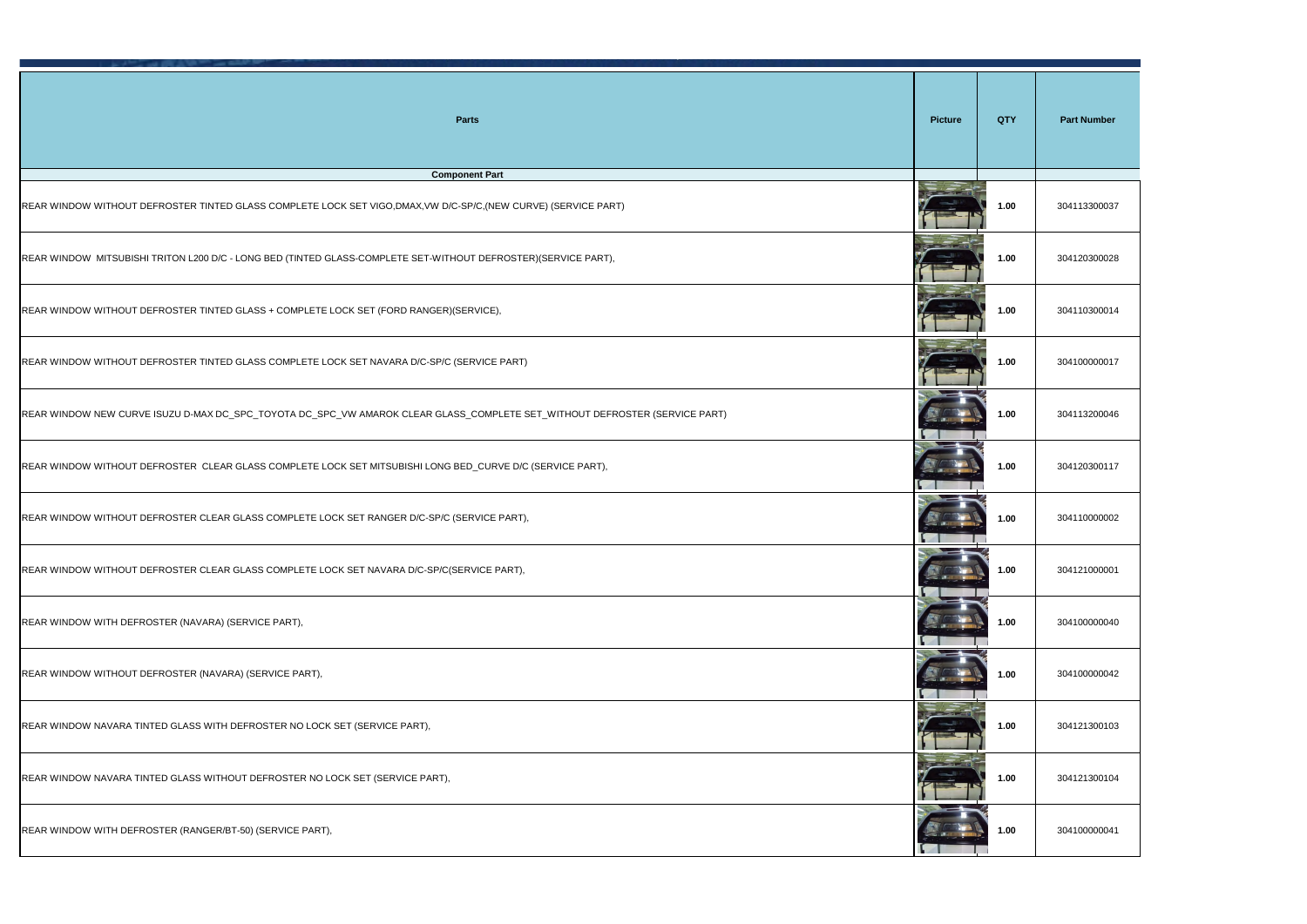| <b>Parts</b>                                     | <b>Picture</b> | <b>QTY</b> | <b>Part Number</b> |
|--------------------------------------------------|----------------|------------|--------------------|
| onent Part                                       |                |            |                    |
|                                                  |                | 1.00       | 304100000043       |
|                                                  |                | 1.00       | 304138300293       |
| ART),                                            |                | 1.00       | 304138300294       |
| SS_WITH DEFROSTER (EAL_ER_EC) (SERVICE PART),    |                | 1.00       | 304113200045       |
| SS_WITH DEFROSTER (EAL_ER_EC) (SERVICE PART),    |                | $1.00$     | 304113200048       |
| SS_WITHOUT DEFROSTER, (EAL_ER_EC) (SERVICE PART) |                | 1.00       | 304113200049       |
| SS_WITHOUT DEFROSTER (EAL_ER_EC) (SERVICE PART), |                | 1.00       | 304113300045       |
| AL, ER, EC)(SERVICE PART),                       |                | 1.00       | 304120300029       |
| R)(EAL, ER, EC)(SERVICE PART),                   |                | 1.00       | 304120300030       |
| OCK SET (SERVICE PART),                          |                | 1.00       | 304120300134       |
| NO LOCK SET (SERVICE PART),                      |                | 1.00       | 304120300135       |
| ERVICE PART),                                    |                | 1.00       | 304120300136       |
| RVICE PART),                                     |                | 1.00       | 304120300138       |

REAR WINDOW WITHOUT DEFROSTER (RANGER/BT-50) (SERVICE PART),

REAR WINDOW FORD RANGER TINTED GLASS WITH DEFROSTER NO LOCK SET (SERVICE PART),

REAR WINDOW FORD RANGER TINTED GLASS WITHOUT DEFROSTER NO LOCK SET (SERVICE PART),

REAR WINDOW NEW CURVE ISUZU D-MAX DC\_SPC\_TOYOTA DC\_SPC\_VW AMAROK TINTED GLASS\_WITH DEFROSTER (EAL\_ER\_EC) (SERVICE PART), **1.00** 304113200045

REAR WINDOW NEW CURVE ISUZU D-MAX DC\_SPC\_TOYOTA DC\_SPC,\_VW AMAROK CLEAR GLASS\_WITH DEFROSTER (EAL\_ER\_EC) (SERVICE PART)

REAR WINDOW NEW CURVE ISUZU D-MAX DC\_SPC\_TOYOTA DC\_SPC\_VW AMAROK CLEAR GLASS\_WITHOUT DEFROSTER, (EAL\_ER\_EC) (SERVICE PA

REAR WINDOW NEW CURVE ISUZU D-MAX DC\_SPC\_TOYOTA DC\_SPC\_VW AMAROK TINTED GLASS\_WITHOUT DEFROSTER (EAL\_ER\_EC) (SERVICE PART), **1.00** 304113300045

REAR WINDOW MITSUBISHI TRITON L200 D/C - LONG BED (TINTED GLASS-WITH DEFROSTER)(EAL, ER, EC)(SERVICE PART), **1.00** 304120300029

REAR WINDOW MITSUBISHI TRITON L200 D/C - LONG BED (TINTED GLASS-WITHOUT DEFROSTER)(EAL, ER, EC)(SERVICE PART),

REAR WINDOW MITSUBISHI TRITON L200 D/C - LONG BED CLEAR GLASS WITH DEFROSTER NO LOCK SET (SERVICE PART),

REAR WINDOW MITSUBISHI TRITON L200 D/C - LONG BED CLEAR GLASS WITHOUT DEFROSTER NO LOCK SET (SERVICE PART),

REAR WINDOW MITSUBISHI TRITON CURVE (TINTED GLASS-WITH DEFROSTER) NO LOCK SET(SERVICE PART),

REAR WINDOW MITSUBISHI TRITON CURVE CLEAR GLASS WITH DEFROSTER NO LOCK SET (SERVICE PART),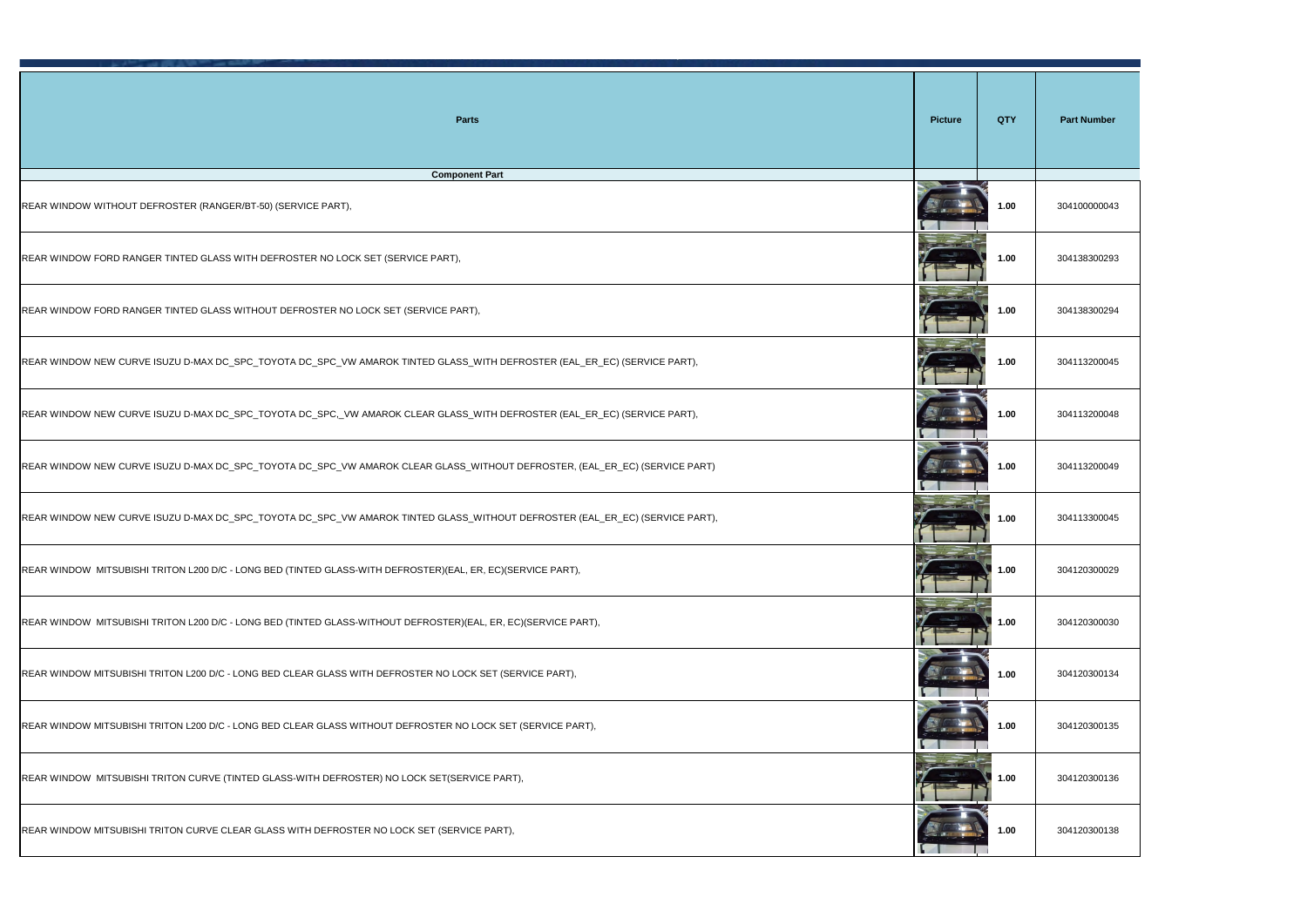| <b>Parts</b><br><b>Part Number</b><br><b>Picture</b><br><b>QTY</b><br>onent Part<br>304100000008<br>set<br>1.00<br>304113300220<br>$1.00$<br>304113300221<br>1.00<br>304113300222<br>1.00<br>304113300223<br>1.00<br>304100000018<br>$1.00$<br>304100000019<br>≡<br>2.00<br>304100000020<br>3<br>2.00<br>304100000021<br>2.00<br>304100000022<br>53<br>1.00<br>304110300046<br>$N$ and $\mathbb{R}$<br>1.00<br>304110300047<br>304110300048<br>1.00 |  |  |
|-----------------------------------------------------------------------------------------------------------------------------------------------------------------------------------------------------------------------------------------------------------------------------------------------------------------------------------------------------------------------------------------------------------------------------------------------------|--|--|
|                                                                                                                                                                                                                                                                                                                                                                                                                                                     |  |  |
|                                                                                                                                                                                                                                                                                                                                                                                                                                                     |  |  |
|                                                                                                                                                                                                                                                                                                                                                                                                                                                     |  |  |
|                                                                                                                                                                                                                                                                                                                                                                                                                                                     |  |  |
|                                                                                                                                                                                                                                                                                                                                                                                                                                                     |  |  |
|                                                                                                                                                                                                                                                                                                                                                                                                                                                     |  |  |
|                                                                                                                                                                                                                                                                                                                                                                                                                                                     |  |  |
|                                                                                                                                                                                                                                                                                                                                                                                                                                                     |  |  |
|                                                                                                                                                                                                                                                                                                                                                                                                                                                     |  |  |
|                                                                                                                                                                                                                                                                                                                                                                                                                                                     |  |  |
|                                                                                                                                                                                                                                                                                                                                                                                                                                                     |  |  |
|                                                                                                                                                                                                                                                                                                                                                                                                                                                     |  |  |
|                                                                                                                                                                                                                                                                                                                                                                                                                                                     |  |  |
|                                                                                                                                                                                                                                                                                                                                                                                                                                                     |  |  |
|                                                                                                                                                                                                                                                                                                                                                                                                                                                     |  |  |

| <b>Parts</b>                                                         | <b>Picture</b> | <b>QTY</b>         | <b>Part Number</b> |
|----------------------------------------------------------------------|----------------|--------------------|--------------------|
| <b>Component Part</b>                                                |                |                    |                    |
| LEFT, RIGHT, MIDDLE LOCK COVER ALL MODEL (SERVICE PART),             |                | set                | 304100000008       |
| HANDLE FRAME M01-SD-06 (SERVICE PART)                                |                | 1.00               | 304113300220       |
| HANDLE FRAME M03-SD-08 (SERVICE PART)                                |                | 1.00               | 304113300221       |
| HANDLE FRAME MS-SD-09 (LONG BED), (SERVICE PART)                     |                | 1.00               | 304113300222       |
| HANDLE FLAME M02-SD-08 (SERVICE PART)                                |                | 1.00               | 304113300223       |
| LOCK LATCH SET (R),                                                  |                | 1.00               | 304100000018       |
| LOCK LATCH SET (L),                                                  |                | 1.00               | 304100000019       |
| GAS STRUT KAPCO K18P-460-200N (LOAD=200N, L=460 mm.) (SERVICE PART), |                | =<br>2.00          | 304100000020       |
| GAS STRUT KAPCO (LOAD=200N L=385 mm) K18P-385-200N(SERVICE PART)     |                | <u>t s</u><br>2.00 | 304100000021       |
| GAS STRUT KAPCO (LOAD=200N) L=405 mm.,                               | <u>est</u>     | 2.00               | 304100000022       |
| <b>LOCK ARM</b>                                                      | $N = 100$      | 1.00               | 304110300046       |
| R SUPPORT PLATE                                                      |                | 1.00               | 304110300047       |
| L SUPPORT PLATE                                                      |                | 1.00               | 304110300048       |
|                                                                      |                |                    |                    |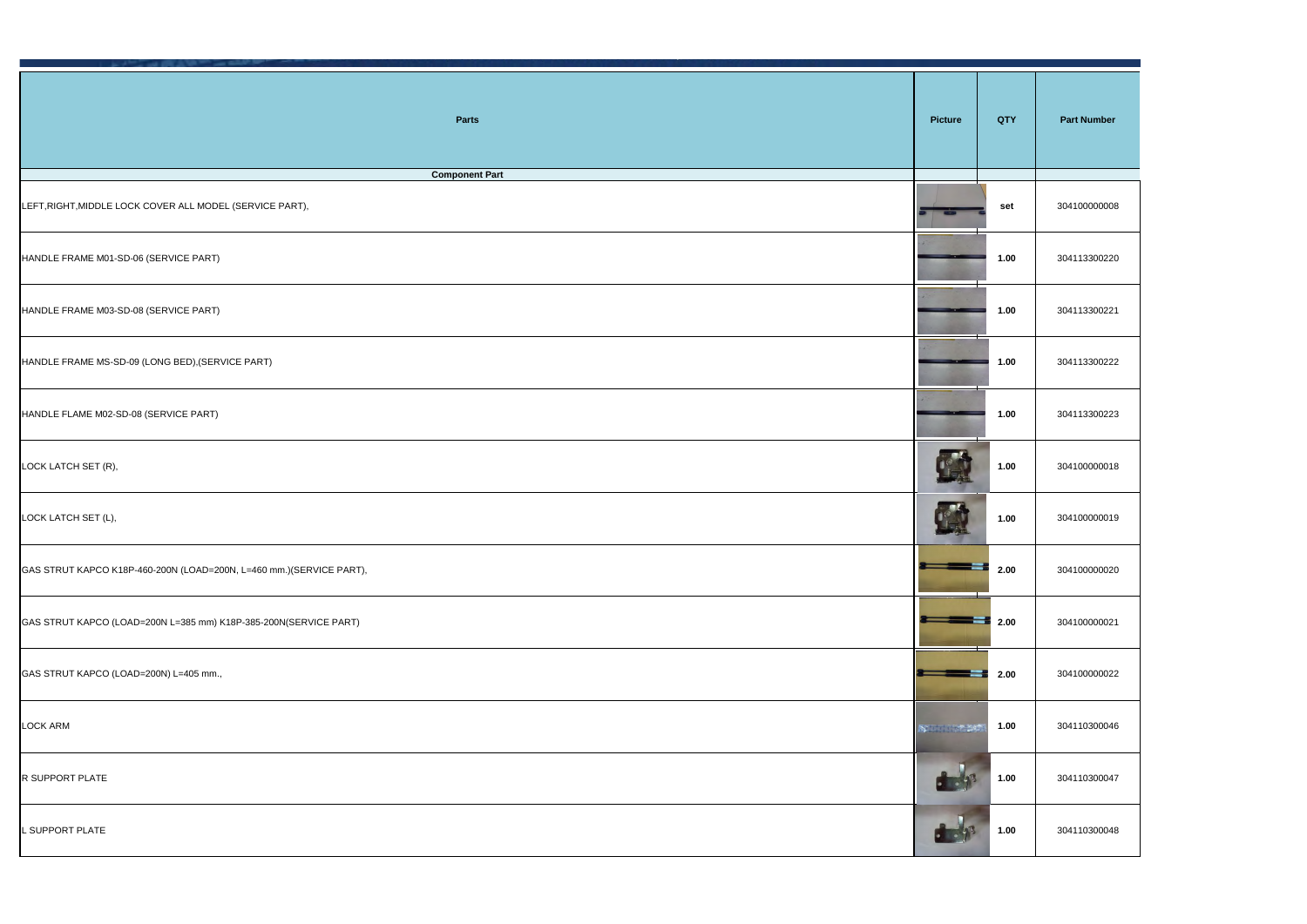| <b>Parts</b> | <b>Picture</b> | QTY    | <b>Part Number</b> |
|--------------|----------------|--------|--------------------|
| onent Part   |                |        |                    |
|              |                | $1.00$ | 304113300224       |
|              |                | 1.00   | 304113300219       |
|              |                | $1.00$ | 304110300049       |
|              |                | 1.00   | 304100000010       |
|              |                | $1.00$ | 304113300226       |

**LOCK CAP (SERVICE PART)** 

**HINGE CAP (SERVICE PART)** 

EPDM SOLID SOLID RUBBER PROFILE 09GA335 T6, RT50 D/C, SP/C (SERVICE PART),

**RUBBER SEAL-B STANDARD** 

MAIN REAR DOOR FRAME M01-SD-06 ISUZU, TOYOTA, AMAROK (SERVICE PART)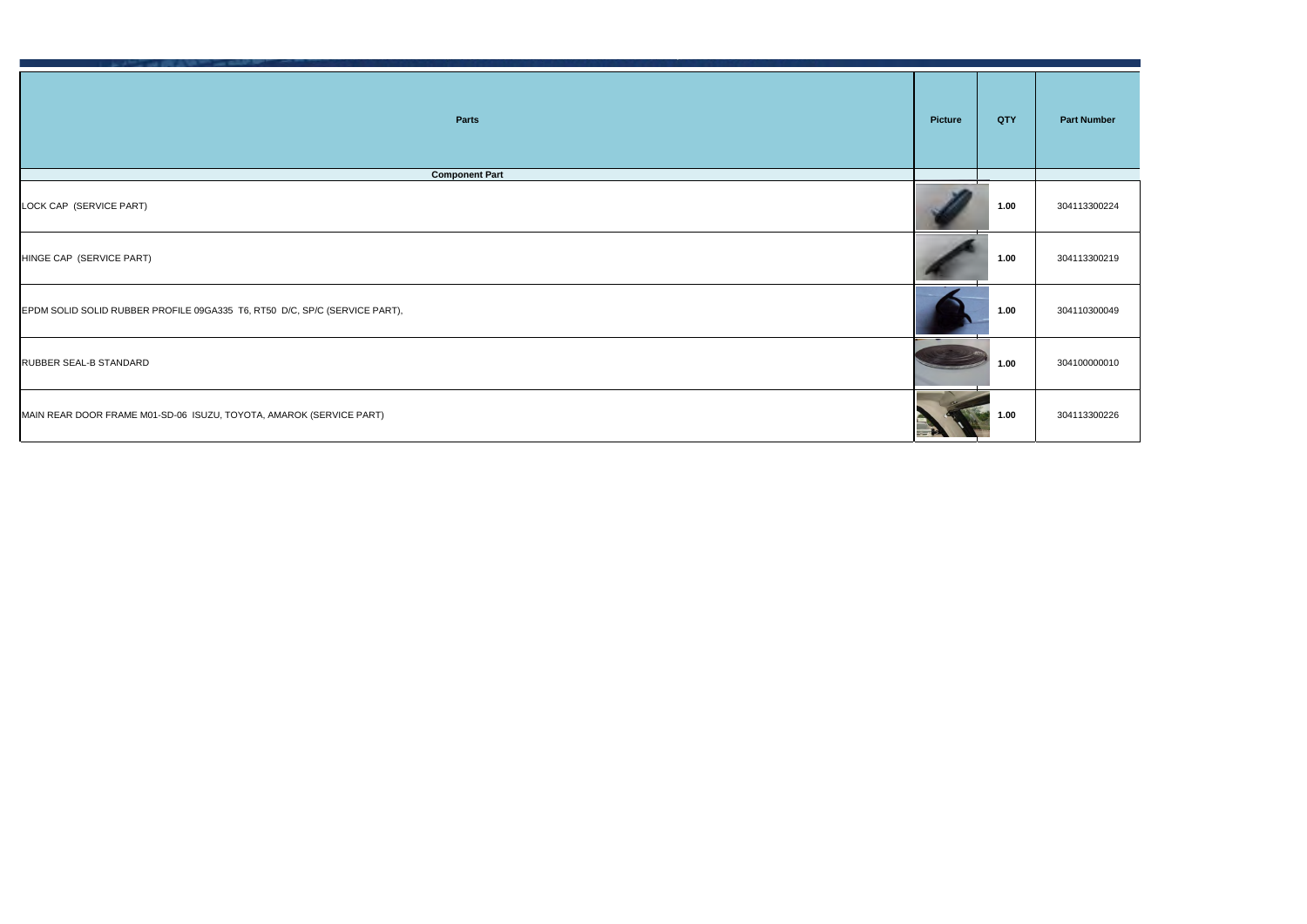| <b>Parts</b>       | <b>Picture</b> | <b>QTY</b> | <b>Part Number</b> |
|--------------------|----------------|------------|--------------------|
|                    |                |            |                    |
| onent Part         |                |            |                    |
|                    |                | 1.00       | 304113300227       |
|                    |                | 1.00       | 304121300100       |
|                    |                | 1.00       | 304121300101       |
|                    |                | $1.00$     | 304120300130       |
|                    |                | 1.00       | 304120300131       |
|                    |                | 1.00       | 304110300069       |
|                    |                | 1.00       | 304110300070       |
|                    |                | 1.00       | 304110300035       |
|                    |                | 1.00       | 304110300053       |
|                    |                | $1.00$     | 304110300054       |
| <b>Ilation Kit</b> |                |            |                    |
|                    |                | 1.00       | 304100000053       |
|                    |                | 1.00       | 304100000054       |

| <b>Parts</b>                                                                 | <b>Picture</b> | <b>QTY</b> | <b>Part Number</b> |
|------------------------------------------------------------------------------|----------------|------------|--------------------|
| <b>Component Part</b>                                                        |                |            |                    |
| CLAMP REAR DOOR FRAME M01-SD-06 ISUZU, TOYOTA, AMAROK (SERVICE PART)         |                | 1.00       | 304113300227       |
| MAIN REARDOOR FRAME-M02-SD-08 NISSAN (SERVICE PART)                          |                | 1.00       | 304121300100       |
| CLAMP REARDOOR FRAME-M02-SD-08 NISSAN (SERVICE PART)                         |                | 1.00       | 304121300101       |
| MAIN REAR DOOR FRAME M04-SD-10, MITSUBISHI CURVE AND LONGBED (SERVICE PART)  |                | 1.00       | 304120300130       |
| CLAMP REAR DOOR FRAME M04-SD-10, MITSUBISHI CURVE AND LONGBED (SERVICE PART) | $\rightarrow$  | 1.00       | 304120300131       |
| MAIN REAR DOOR FRAME FORD RANGER (SERVICE PART)                              |                | 1.00       | 304110300069       |
| CLAMP REAR DOOR FRAME FORD RANGER (SERVICE PART)                             |                | 1.00       | 304110300070       |
| GAS STRUT BRACKET D/C, SP/C (SERVICE PART),                                  |                | 1.00       | 304110300035       |
| L LOCK STRKIKES (SERVICE PART)                                               |                | 1.00       | 304110300053       |
| R LOCK STRKIKES (SERVICE PART)                                               |                | 1.00       | 304110300054       |
| <b>Installation Kit</b>                                                      |                |            |                    |
| C-CLAMP FOR ABS CANOPY (TMAP-SD-12) EXCEPT FORD T6 (SERVICE PART),           |                | $1.00$     | 304100000053       |
| C-CLAMP COVER FOR ABS CANOPY (TMAP-SD-12) EXCEPT FORD T6 ( SERVICE PART),    |                | 1.00       | 304100000054       |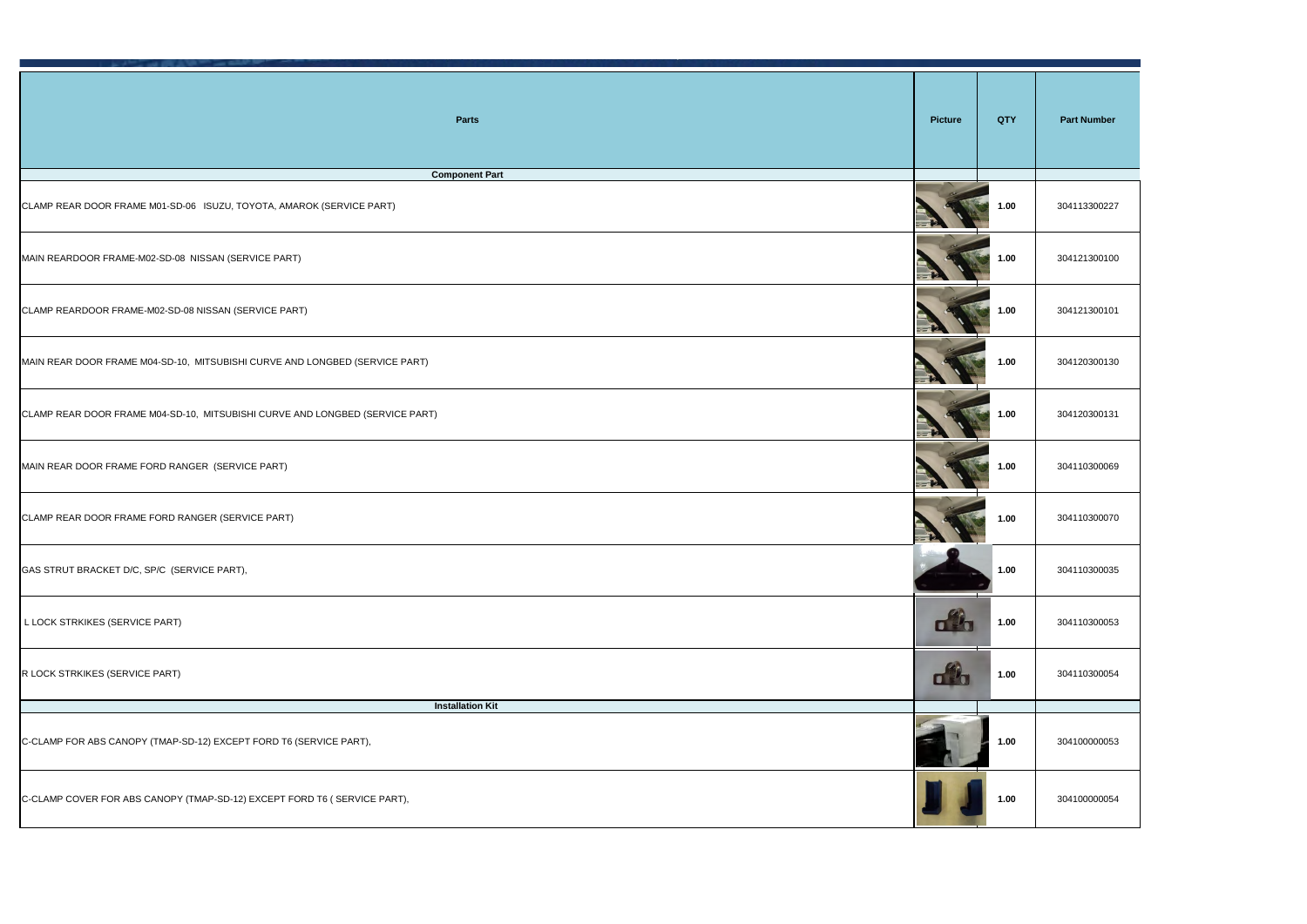| <b>Parts</b>     | <b>Picture</b> | QTY    | <b>Part Number</b> |
|------------------|----------------|--------|--------------------|
| onent Part       |                |        |                    |
|                  |                | 1.00   | 304100000026       |
|                  |                | $1.00$ | 304113000001       |
|                  |                | $1.00$ | 304335200001       |
|                  |                | 1.00   | 304100000009       |
|                  |                | $1.00$ | 304100000009       |
|                  |                | $1.00$ | 304110000003       |
|                  |                | $1.00$ | 304121000002       |
|                  |                | $1.00$ | 304100000027       |
| $\left( \right)$ |                | 1.00   | 304131300042       |
|                  |                | $1.00$ | 304131300063       |
|                  |                | 1.00   | 304100000028       |
|                  |                | 3.00   | 304138000018       |

**Component Part PROTECTIVE TAPE 0.25 x 50 mm x 1.5 mm axis 1.5 " (SERVICE PART)** POWER ELECTRIC WIRES DM-SD-06 DMAX D/C-SP/C (SERVICE PART), POWER ELECTRIC WIRES CANOPY ABS GREAT WALL DC/SPC (SERVICE PART), POWER ELECTRIC WIRES MS-SD-08 CURVE\_LONG BED D/C-SP/C (SERVICE PART), POWER ELECTRIC WIRES VG-SD-06 VIGO D/C-SP/C (SERVICE PART), POWER ELECTRIC WIRES FD-SD-08 RANGER D/C-SP/C (SERVICE PART), POWER ELECTRIC WIRES NS-SD-08 NAVARA D/C-SP/C (SERVICE PART), POWER ELECTRIC WIRES VW-SD-10, V1 (SERVICE PART) POWER ELECTRIC WIRES CANOPY ABS AMAROK DC/SPC (VWA), (LIMEN WIRING) (SERVICE PART) POWER ELECTRIC WIRES CANOPY ABS AMAROK DC/SPC V3, (SERVICE PART) CANOPY SEAL VIGO,DMAX,RANGER, D/C-SP/C (SERVICE PART)

CANOPY SEAL T6-11 FOR DBL SET (SERVICE PART),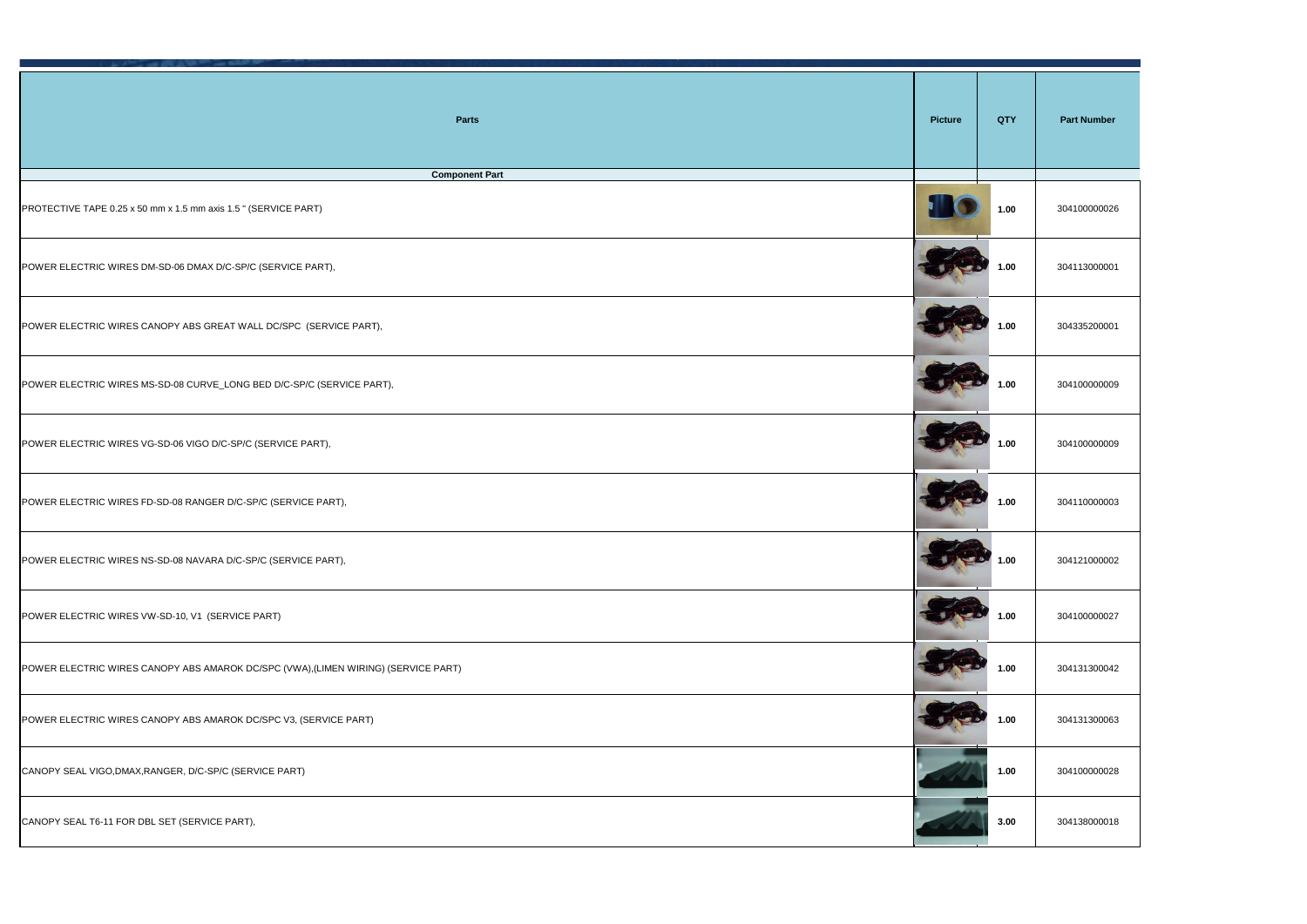| <b>Parts</b> | <b>Picture</b> | <b>QTY</b> | <b>Part Number</b> |
|--------------|----------------|------------|--------------------|
| onent Part   |                |            |                    |
|              |                | 1.00       | 304120300132       |
|              |                | 1.00       | 304121300102       |
| ndle Set     |                |            |                    |
|              | <b>RA</b>      | 1.00       | 304138300063       |
|              | <b>A</b>       | 1.00       | 304138300064       |
|              |                | set        | 304138300059       |
|              |                | set        | 304138300060       |

| <b>Parts</b>                                                 | <b>Picture</b> | <b>QTY</b> | <b>Part Number</b> |
|--------------------------------------------------------------|----------------|------------|--------------------|
| <b>Component Part</b>                                        |                |            |                    |
| CANOPY SEAL MITSUBISHI LONG BED, CURVE D/C (SERVICE PART)    |                | 1.00       | 304120300132       |
| CANOPY SEAL M01-SD-07(L=5.5 M.) (NISSAN ONLY) (SERVICE PART) |                | 1.00       | 304121300102       |
| <b>Handle Set</b>                                            |                |            |                    |
| HANDLE SET M01-SD-06-(SERVICE PART),                         |                | 1.00       | 304138300063       |
| HANDLE SET M01-SD-08 (NYLON)-(SERVICE PART),                 |                | 1.00       | 304138300064       |
| HANDLE SET 5 (1B-2L-2R, CMN-2KEY)-(SERVICE PART),            | $\frac{1}{2}$  | set        | 304138300059       |
| HANDLE SET 4 (-2L-2R, CMN-2KEY)-(SERVICE PART),              |                | set        | 304138300060       |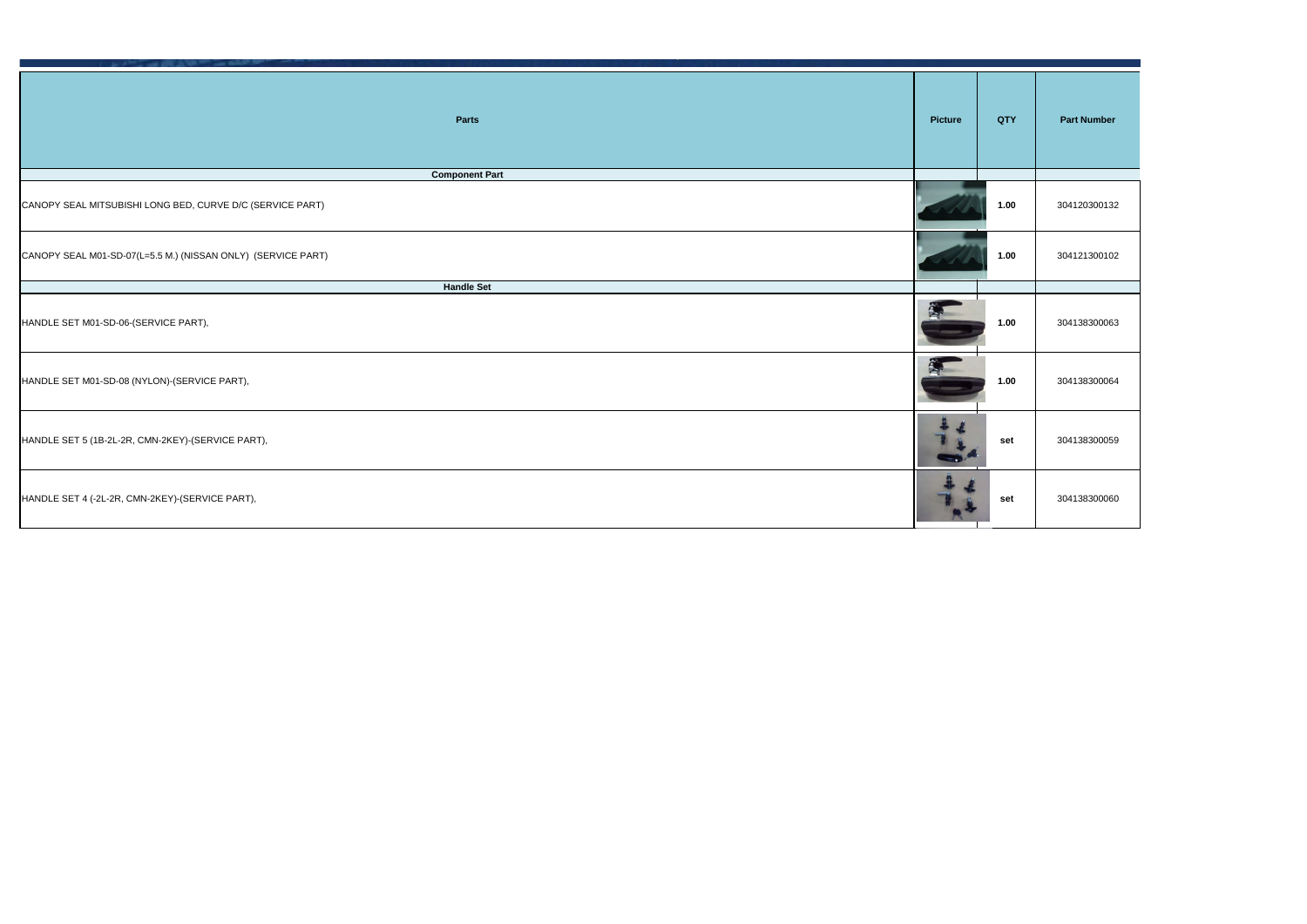| <b>Parts</b> | <b>Picture</b>           | QTY    | <b>Part Number</b> |
|--------------|--------------------------|--------|--------------------|
|              |                          |        |                    |
| onent Part   | $\overline{\phantom{a}}$ | set    | 304138300061       |
|              |                          | set    | 304138300062       |
| om Light     |                          |        |                    |
|              |                          | $1.00$ | 304131300008       |
|              |                          | 1.00   | 304100000029       |
|              |                          | 1.00   | 304100000030       |
|              |                          | 1.00   | 304110300071       |
|              |                          | 1.00   | 304100000031       |
|              |                          | 1.00   | 304120300118       |
|              |                          | 1.00   | 304100000032       |
|              |                          | 1.00   | 304100000033       |
|              | $\mathbf{x}$             | 1.00   | 304100000034       |
|              |                          | 1.00   | 304100000035       |
| pof Rail     |                          |        |                    |
|              |                          |        |                    |

| <b>Parts</b>                                                           | <b>Picture</b> | <b>QTY</b> | <b>Part Number</b> |
|------------------------------------------------------------------------|----------------|------------|--------------------|
| <b>Component Part</b>                                                  |                |            |                    |
| HANDLE SET 3 (1R+2L CMN.KEY)-(SERVICE PART),                           | $\mathbf{r}$   | set        | 304138300061       |
| HANDLE SET 2 (-1L-1R, CMN-2KEY)-(SERVICE PART),                        |                | set        | 304138300062       |
| <b>Room Light</b>                                                      |                |            |                    |
| LED ROOM LIGHT M02-SD-10 (WIRING)(SERVICE PART),                       |                | 1.00       | 304131300008       |
| LED ROOM LIGHT BATTERY OP FOR AEROKLAS CANOPY (SERVICE PART)           |                | 1.00       | 304100000029       |
| ACTIVE WIRES (SERVICE PART)                                            |                | 1.00       | 304100000030       |
| DEFROST WIRES M01-SD-08 (SERVICE PART) (Connect to rear glass)         |                | 1.00       | 304110300071       |
| DEFROST SWITCH ISUZU D-MAX (SERVICE PART)                              |                | 1.00       | 304100000031       |
| DEFROST SWITCH M05-SD-08 MITSUBISHI CURVE_LONG BED D/C (SERVICE PART), |                | 1.00       | 304120300118       |
| DEFROST SWITCH TOYOTA VIGO (SERVICE PART)                              |                | 1.00       | 304100000032       |
| DEFROST SWITCH FORD RANGER (SERVICE PART)                              |                | 1.00       | 304100000033       |
| DEFROST SWITCH NISSAN NAVARA (SERVICE PART)                            |                | 1.00       | 304100000034       |
| DEFROST SWITCH VW-DC-10 (SERVICE PART)                                 |                | 1.00       | 304100000035       |
| <b>Roof Rail</b>                                                       |                |            |                    |
|                                                                        |                |            |                    |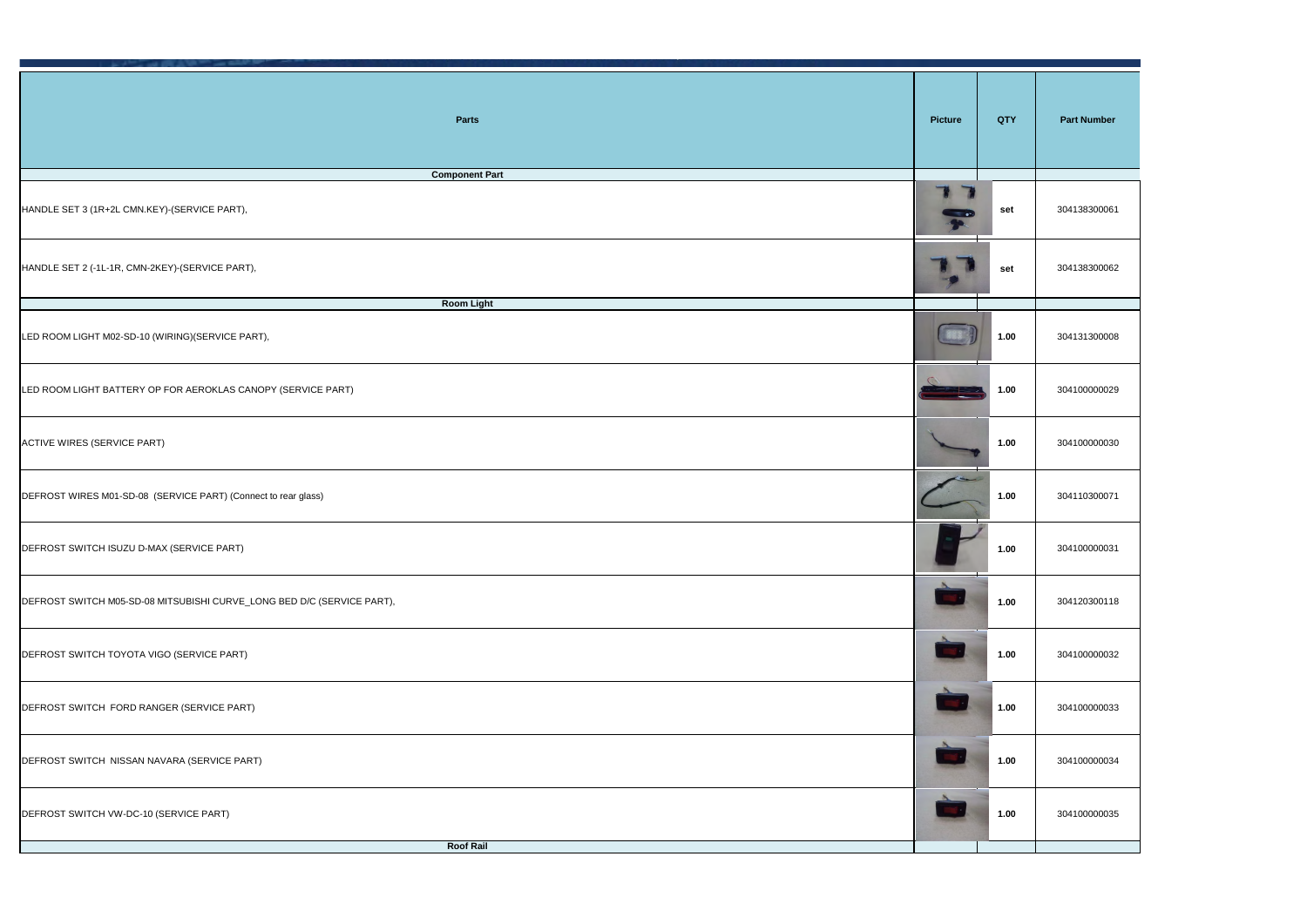| <b>Parts</b> | <b>Picture</b>                                                         | <b>QTY</b>                 | <b>Part Number</b> |
|--------------|------------------------------------------------------------------------|----------------------------|--------------------|
| onent Part   |                                                                        |                            |                    |
|              |                                                                        | 1.00                       | 304100000036       |
|              |                                                                        | 1.00                       | 304100000037       |
|              |                                                                        | 1.00                       | 304100000038       |
| rton Box     |                                                                        |                            |                    |
|              | $\bullet$ $\bullet$<br>AEROKLAS                                        | 1.00<br>E                  | 304100200007       |
|              | E E F<br>111 5<br>$\frac{1}{2}$<br><b>AEROKLAS</b><br>HANDLE WITH CARE | $\frac{1}{2}$<br>E<br>1.00 | 304113200088       |
|              | ***<br>EROKLAS                                                         | 1.00<br>E                  | 304100200008       |
|              | ***<br><b>ENDIKLAS</b>                                                 | 1.00<br>E                  | 304100200009       |
|              | ***<br>AEROKLAS<br>HANDLE WITH CARE                                    | 1.00<br>E                  | 304100300011       |
|              | ***<br><b>AEROKLAS</b><br>HANDLE WITH CARE                             | E<br>1.00                  | 304131300041       |
|              | 111<br><b>VGILE</b><br><b>EROKLAS</b><br>E<br><b>ANDLE WITH CARE</b>   | 1.00                       | 304120300113       |
|              | $$<br>ARROKLAS                                                         | E<br>1.00                  | 304120300113       |
|              | <b>OKLAS</b><br>ANDLE WITH CARE                                        | E<br>1.00                  | 304131300082       |
|              | <b>OKLAS</b><br>ANDLE WITH CARE                                        | 1.00<br>E                  | 304110300016       |

| <b>Parts</b>                                                                | <b>Picture</b>                                                                  | <b>QTY</b> | <b>Part Number</b> |
|-----------------------------------------------------------------------------|---------------------------------------------------------------------------------|------------|--------------------|
| <b>Component Part</b>                                                       |                                                                                 |            |                    |
| ROOF RAIL F-SERIES BEAM -F3-900 mm (SERVICE PART)                           |                                                                                 | 1.00       | 304100000036       |
| ROOF RAIL F-SERIES BEAM - F6-1200 mm (SERVICE PART)                         |                                                                                 | 1.00       | 304100000037       |
| ROOF RAIL F-SERIES BEAM -F7-1300 mm (SERVICE PART)                          |                                                                                 | 1.00       | 304100000038       |
| <b>Carton Box</b>                                                           |                                                                                 |            |                    |
| CARTON BOX FOR ABS CANOPY ISUZU D-MAX (SP/C) (SERVICE PART)                 | <b>AEROKLAS</b><br><b>HATH STREET AND CANNOT</b><br><b>HANDLE WITH CARE</b>     | 1.00       | 304100200007       |
| CARTON BOX FOR ABS CANOPY ISUZU GW (SP/C) (SERVICE PART)                    | T FRAGILE ++<br><b>THE</b>                                                      | F<br>1.00  | 304113200088       |
| CARTON BOX FOR ABS CANOPY TOYOTA VIGO / NISSAN NAVARA (SP/C) (SERVICE PART) | 111<br><b>AEROKLAS</b>                                                          | 1.00       | 304100200008       |
| CARTON BOX FOR ABS CANOPY FORD RANGER SPC (SERVICE PART)                    |                                                                                 | 1.00       | 304100200009       |
| CARTON BOX FOR ABS CANOPY ISUZU D-MAX (D/C) (SERVICE PART)                  |                                                                                 | 1.00       | 304100300011       |
| CARTON BOX FOR ABS CANOPY ISUZU GW (D/C) (SERVICE PART)                     | -                                                                               | 1.00       | 304131300041       |
| PACKING CANOPY MITSUBISHI TRITON L200 D/C LONG BED (SERVICE),               |                                                                                 | 1.00       | 304120300113       |
| CARTON BOX ABS CANOPY VIGO, NAVARA, VW DIC (SERVICE PART)                   | FRAGLE <b>***</b><br><b>EXERCISE</b><br>HANDLE WITH CARE                        | 1.00       | 304120300113       |
| CARTON BOX ABS CANOPY VW D/C (SERVICE PART),                                | FRAGILE ###<br><b>AEROKLAS</b><br><b>The American State</b><br>HANDLE WITH CARE | 1.00       | 304131300082       |
| CARTON BOX FOR ABS CANOPY FORD RANGER DC (SERVICE PART)                     | $\frac{1}{\sqrt{2}}$<br>THE FRAGILE ###<br><b>AEROKLAS</b>                      | 1.00<br>空  | 304110300016       |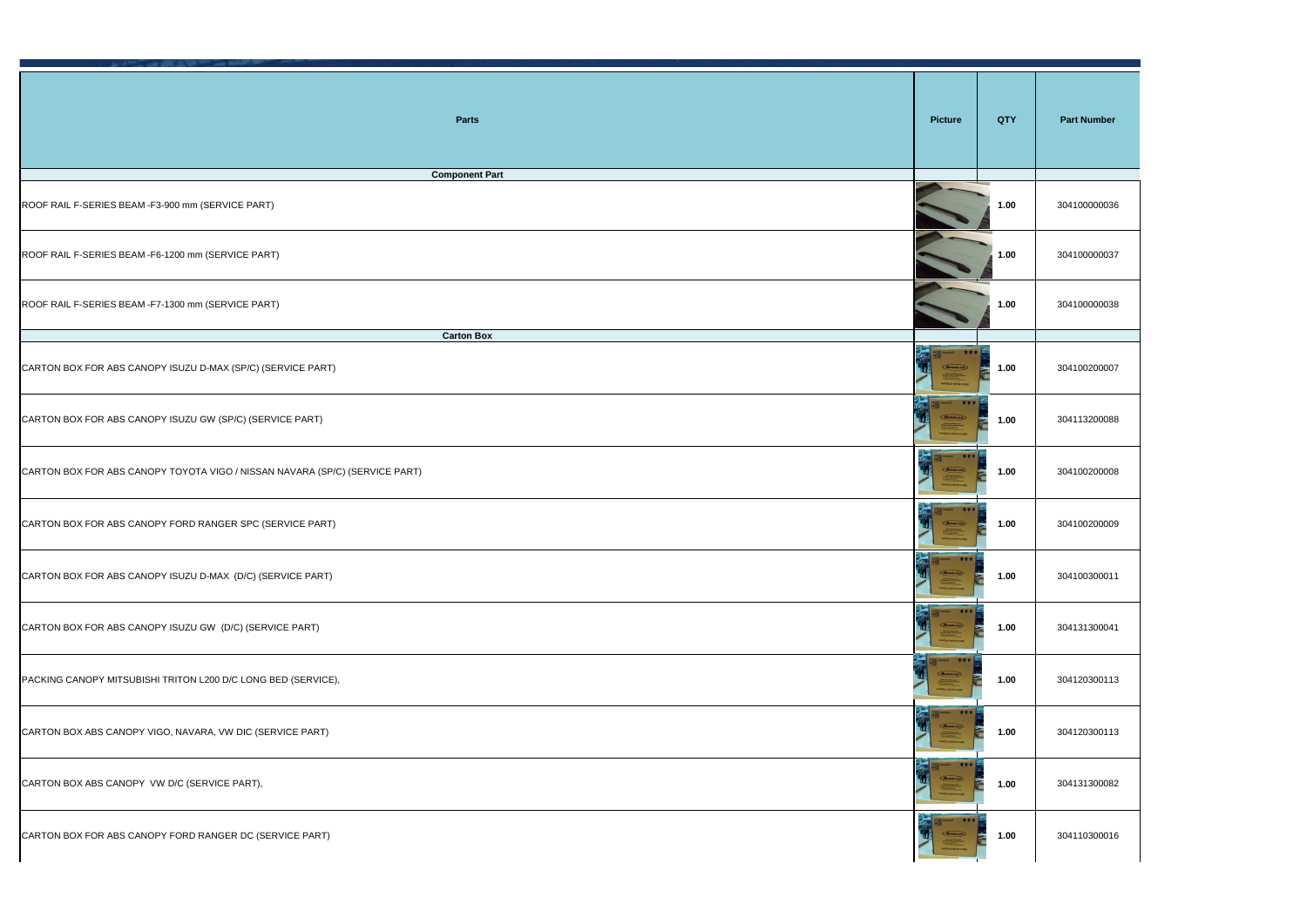| <b>Parts</b>                                                                                    | <b>Picture</b> | <b>QTY</b> | <b>Part Number</b> |
|-------------------------------------------------------------------------------------------------|----------------|------------|--------------------|
| <b>Component Part</b>                                                                           |                |            |                    |
| <b>Installation Kit Set</b>                                                                     |                |            |                    |
| INSTALLATION KIT AEROKLAS CANOPY ISUZU D-MAX D/C-SP/C (EXPORT-WITH DEFROSTER) (SERVICE PART)    |                | set        | 304113300086       |
| INSTALLATION KIT AEROKLAS CANOPY GW D/C-SP/C (EXPORT-WITH DEFROSTER) (SERVICE PART),            |                | set        | 304335200002       |
| INSTALLATION KIT AEROKLAS CANOPY MITSU TRITON D/C-SP/C (EXPORT-WITH DEFROSTER) (SERVICE PART),  |                | set        | 304120300069       |
| INSTALLATION KIT AEROKLAS CANOPY TOYOTA VIGO D/C-SP/C (EXPORT-WITH DEFROSTER) (SERVICE PART),   |                | set        | 304130300068       |
| INSTALLATION KIT AEROKLAS CANOPY FORD RANGER D/C-SP/C (EXPORT-WITH DEFROSTER) (SERVICE PART)    | $C_{\rm HI}$   | set        | 304138300092       |
| INSTALLATION KIT AEROKLAS CANOPY NISSAN NAVARA D/C-SP/C (EXPORT-WITH DEFROSTER) (SERVICE PART), |                | set        | 304121300057       |
|                                                                                                 |                |            |                    |